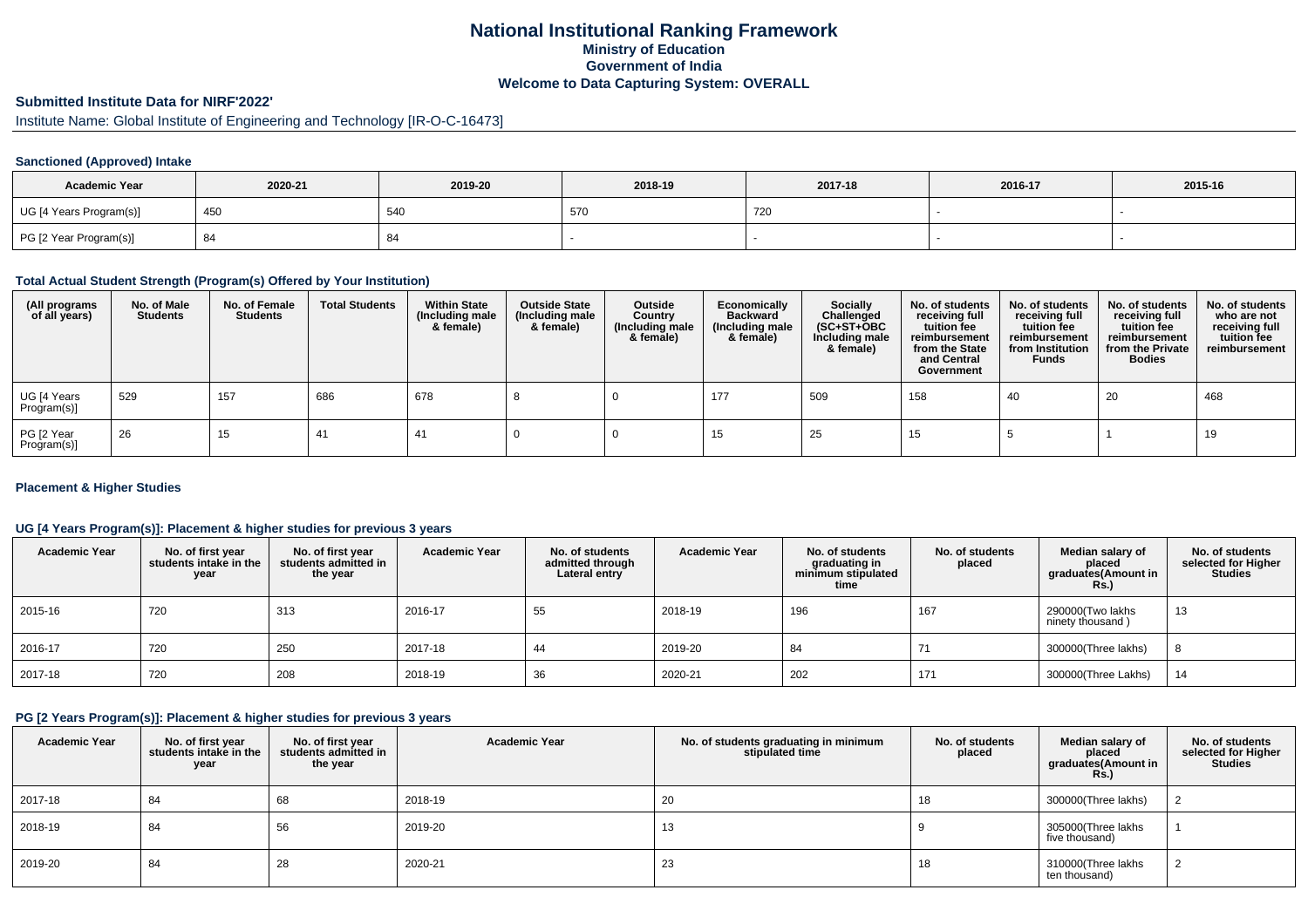### **Ph.D Student Details**

| Ph.D (Student pursuing doctoral program till 2020-21 Students admitted in the academic year 2020-21 should not be entered here.) |          |                                                                                                                                                           |  |  |  |  |
|----------------------------------------------------------------------------------------------------------------------------------|----------|-----------------------------------------------------------------------------------------------------------------------------------------------------------|--|--|--|--|
|                                                                                                                                  |          |                                                                                                                                                           |  |  |  |  |
|                                                                                                                                  |          |                                                                                                                                                           |  |  |  |  |
|                                                                                                                                  |          |                                                                                                                                                           |  |  |  |  |
| No. of Ph.D students graduated (including Integrated Ph.D)                                                                       |          |                                                                                                                                                           |  |  |  |  |
| 2020-21                                                                                                                          | 2019-20  | 2018-19                                                                                                                                                   |  |  |  |  |
|                                                                                                                                  | 0        |                                                                                                                                                           |  |  |  |  |
|                                                                                                                                  | 0        | O                                                                                                                                                         |  |  |  |  |
|                                                                                                                                  |          |                                                                                                                                                           |  |  |  |  |
| Number of students pursuing PG (MD/MS/DNB) program                                                                               |          | 0                                                                                                                                                         |  |  |  |  |
| No. of students Graduating in PG (MD/MS/DNB) program                                                                             |          |                                                                                                                                                           |  |  |  |  |
| 2019-20                                                                                                                          | 2018-19  |                                                                                                                                                           |  |  |  |  |
|                                                                                                                                  | $\Omega$ |                                                                                                                                                           |  |  |  |  |
|                                                                                                                                  |          | <b>Total Students</b><br>PG (Student pursuing MD/MS/DNB program till 2020-21 Students admitted in the academic year 2021 - 22 should not be entered here) |  |  |  |  |

### **Online Education**

| 1. Does all programs/courses were completed on time.                                            |                                                                                       | No                                                                             |                                                |  |
|-------------------------------------------------------------------------------------------------|---------------------------------------------------------------------------------------|--------------------------------------------------------------------------------|------------------------------------------------|--|
| 2. Measures taken to complete the syllabus of courses and programs.                             |                                                                                       | <b>NILL</b>                                                                    |                                                |  |
| 3. The period of delay in completion of syllabus (in months).                                   |                                                                                       |                                                                                |                                                |  |
| 4. The period of delay in conducting exams (in months).                                         |                                                                                       |                                                                                |                                                |  |
| <b>Portal Name</b>                                                                              | No. of students offered online courses which have credit<br>transferred to transcript | Total no, of online courses which have credit transferred<br>to the transcript | Total no. of credits transferred to transcript |  |
| Swayam                                                                                          |                                                                                       |                                                                                |                                                |  |
| 5. No. of courses developed and available online on Swayam platform by your institution faculty |                                                                                       |                                                                                |                                                |  |

### **Financial Resources: Utilised Amount for the Capital expenditure for previous 3 years**

| <b>Academic Year</b>                                                                                 | 2020-21                                                | 2019-20                                                 | 2018-19                                                     |  |  |  |  |
|------------------------------------------------------------------------------------------------------|--------------------------------------------------------|---------------------------------------------------------|-------------------------------------------------------------|--|--|--|--|
|                                                                                                      | <b>Utilised Amount</b>                                 | <b>Utilised Amount</b>                                  | <b>Utilised Amount</b>                                      |  |  |  |  |
| Annual Capital Expenditure on Academic Activities and Resources (excluding expenditure on buildings) |                                                        |                                                         |                                                             |  |  |  |  |
| Library                                                                                              | 87570 (Eighty seven thousand five hundred and seventy) | 63750 (sixty three thousand seven hundred and fifty)    | 77000 (seventy seven thousand)                              |  |  |  |  |
| New Equipment for Laboratories                                                                       | 890000 (Eight Lakhs ninety thousand)                   | 899700 (Eight lakhs ninety nine thousand seven hundred) | 324800 (Three lakhs twenty four thousand and eight hundred) |  |  |  |  |
| <b>Engineering Workshops</b>                                                                         | 250000 (Two Lakhs fifty thousand)                      | 322900 (three lakhs twentytwo thousand nine houndred)   | 157400 (One lakhs fifty seven thousand four houndred)       |  |  |  |  |
| Other expenditure on creation of Capital Assets (excluding<br>expenditure on Land and Building)      | 750000 (Seven lakhs fifty thousand)                    | 700000 (Seven lakhs)                                    | 600000 (six lakhs)                                          |  |  |  |  |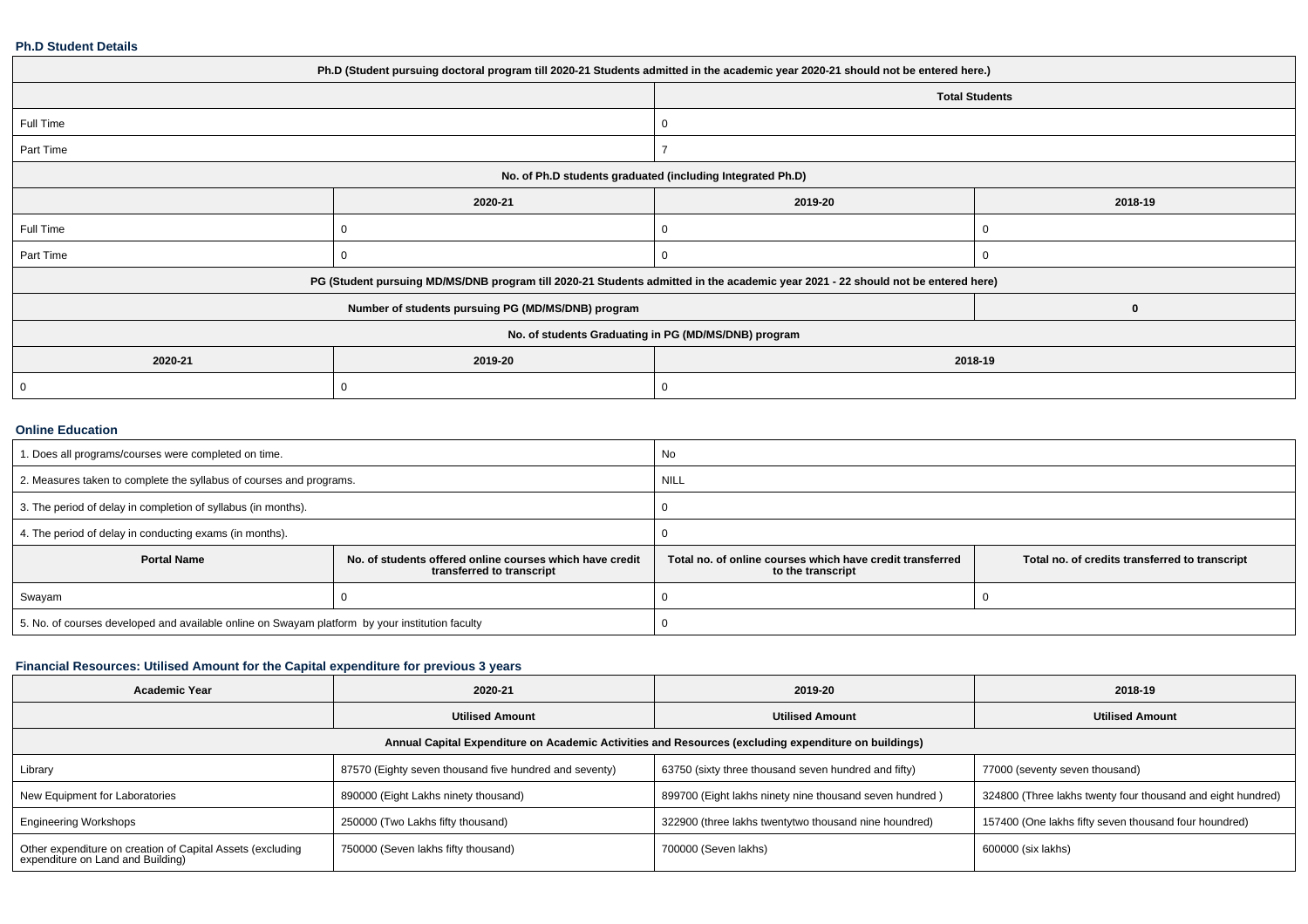## **Financial Resources: Utilised Amount for the Operational expenditure for previous 3 years**

| <b>Academic Year</b>                                                                                                                                                                           | 2020-21                                                                                    | 2019-20                                                                  | 2018-19                                                                            |  |  |  |  |
|------------------------------------------------------------------------------------------------------------------------------------------------------------------------------------------------|--------------------------------------------------------------------------------------------|--------------------------------------------------------------------------|------------------------------------------------------------------------------------|--|--|--|--|
|                                                                                                                                                                                                | <b>Utilised Amount</b>                                                                     | <b>Utilised Amount</b>                                                   | <b>Utilised Amount</b>                                                             |  |  |  |  |
| <b>Annual Operational Expenditure</b>                                                                                                                                                          |                                                                                            |                                                                          |                                                                                    |  |  |  |  |
| Salaries (Teaching and Non Teaching staff)                                                                                                                                                     | 15400000 (One crore fifty four lakhs)                                                      | 15345020 (one crore fifty three lakhs forty five thousand and<br>twenty) | 22402705 (two crore twenty four lakhs two thousand seven<br>hundred and five only) |  |  |  |  |
| Maintenance of Academic Infrastructure or consumables and<br>other running expenditures(excluding maintenance of hostels<br>and allied services, rent of the building, depreciation cost, etc) | 11543333 (one crore fifteen lakhs forty three thousand three<br>hundred thirty three only) | 16411015 (one crore sixty four lakhs eleven thousand fifteen)            | 8286350 (Eighty two lakhs eighty six thousand three hundred<br>and fifty)          |  |  |  |  |
| Seminars/Conferences/Workshops                                                                                                                                                                 | 680000 (six Lakhs eighty thousand)                                                         | 610000 (six lakhs ten thousand)                                          | 525000 (Five lakhs twenty five thousand)                                           |  |  |  |  |

#### **IPR**

| Calendar year            | 2020 | 2019 | 2018 |
|--------------------------|------|------|------|
| No. of Patents Published |      |      |      |
| No. of Patents Granted   |      |      |      |

### **Sponsored Research Details**

| <b>Financial Year</b>                    | 2020-21 | 2019-20 | 2018-19 |
|------------------------------------------|---------|---------|---------|
| Total no. of Sponsored Projects          |         |         |         |
| Total no. of Funding Agencies            |         |         |         |
| Total Amount Received (Amount in Rupees) |         |         |         |
| Amount Received in Words                 | Zero    | Zero    | Zero    |

## **Consultancy Project Details**

| <b>Financial Year</b>                    | 2020-21                                          | 2019-20                                                   | 2018-19                  |
|------------------------------------------|--------------------------------------------------|-----------------------------------------------------------|--------------------------|
| Total no. of Consultancy Projects        |                                                  |                                                           |                          |
| Total no. of Client Organizations        |                                                  |                                                           |                          |
| Total Amount Received (Amount in Rupees) | 507550                                           | 345241                                                    | 150000                   |
| Amount Received in Words                 | Five lakhs Seven thousand five hundred and fifty | Three lakhs forty five thousand two hundred and forty one | one lakhs fifty thousand |

## **Executive Development Program/Management Development Programs**

| <b>Financial Year</b>                                                             | 2020-21 | 2019-20 | 2018-19 |
|-----------------------------------------------------------------------------------|---------|---------|---------|
| Total no. of Executive Development Programs/ Management<br>Development Programs   | - 0     |         |         |
| Total no. of Participants                                                         |         |         |         |
| Total Annual Earnings (Amount in Rupees)(Excluding Lodging<br>& Boarding Charges) | - 0     |         |         |
| Total Annual Earnings in Words                                                    | Zero    | Zero    | Zero    |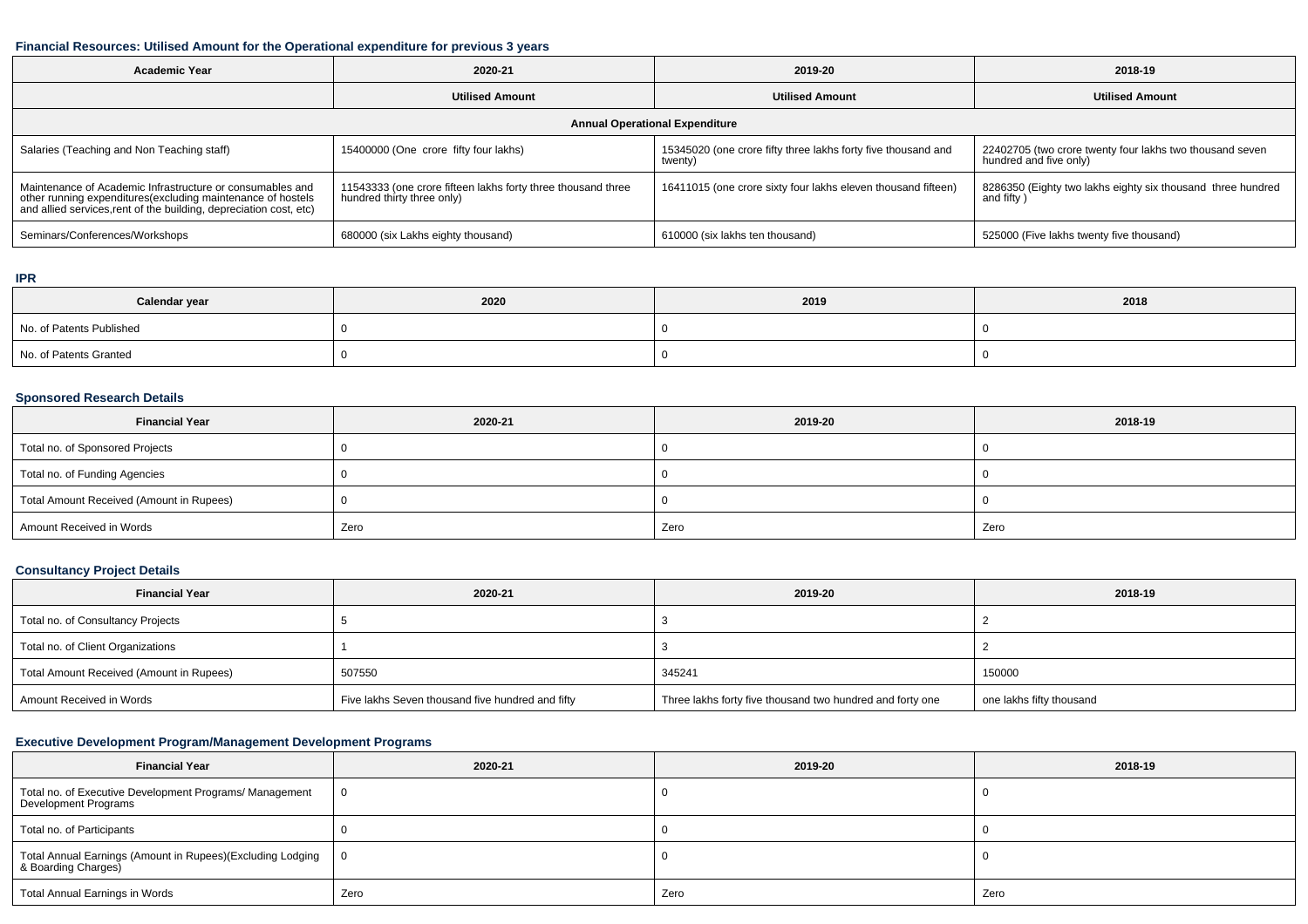## **PCS Facilities: Facilities of physically challenged students**

| 1. Do your institution buildings have Lifts/Ramps?                                                                                                         | Yes, more than 80% of the buildings |
|------------------------------------------------------------------------------------------------------------------------------------------------------------|-------------------------------------|
| 2. Do your institution have provision for walking aids, including wheelchairs and transportation from one building to another for<br>handicapped students? | Yes                                 |
| 3. Do your institution buildings have specially designed toilets for handicapped students?                                                                 | Yes, more than 80% of the buildings |

#### **Accreditation**

#### **NBA Accreditation**

| 1. Does vour institute have a valid NBA Accreditation? | NC. |
|--------------------------------------------------------|-----|
|                                                        |     |

### **NAAC Accreditation**

|                                                                   | $\overline{1}$ |
|-------------------------------------------------------------------|----------------|
| <sup>1</sup> Does your institute have a valid NAAC Accreditation? | NC             |
|                                                                   |                |

### **Faculty Details**

| Srno            | <b>Name</b>                  | Age | <b>Designation</b>         | Gender | Qualification | <b>Experience (In</b><br>Months) | <b>Currently working</b><br>with institution? | <b>Joining Date</b> | <b>Leaving Date</b>      | <b>Association type</b> |
|-----------------|------------------------------|-----|----------------------------|--------|---------------|----------------------------------|-----------------------------------------------|---------------------|--------------------------|-------------------------|
| $\mathbf{1}$    | A ANUPRIYA                   | 43  | <b>Assistant Professor</b> | Female | M.Tech        | 168                              | Yes                                           | 25-11-2021          | $\overline{\phantom{a}}$ | Regular                 |
| $\overline{2}$  | <b>ANITHA M</b>              | 28  | <b>Assistant Professor</b> | Female | M.E.          | 58                               | Yes                                           | 11-07-2016          | $\overline{\phantom{a}}$ | Regular                 |
| 3               | <b>ARPITA JAIN</b>           | 36  | <b>Assistant Professor</b> | Female | M.Tech        | 114                              | Yes                                           | 02-09-2021          | $\overline{\phantom{a}}$ | Regular                 |
| 4               | <b>ARTHIP</b>                | 34  | <b>Assistant Professor</b> | Female | M.E.          | 122                              | Yes                                           | 01-07-2014          | $\mathbf{u}$             | Regular                 |
| $5\phantom{.0}$ | ARUL D                       | 35  | <b>Assistant Professor</b> | Female | M.E.          | 23                               | Yes                                           | 01-07-2019          | $\sim$                   | Regular                 |
| 6               | <b>B GAYATHRI</b>            | 31  | <b>Assistant Professor</b> | Female | M.E.          | 52                               | Yes                                           | 27-02-2017          | $\overline{\phantom{a}}$ | Regular                 |
| $\overline{7}$  | <b>BHARATHI SK</b>           | 38  | <b>Assistant Professor</b> | Female | M.E.          | 47                               | Yes                                           | 03-07-2017          | $\overline{\phantom{a}}$ | Regular                 |
| 8               | C<br>Dhatchanamoorthy        | 29  | <b>Assistant Professor</b> | Male   | M.E.          | 18                               | Yes                                           | 04-03-2020          | $\overline{\phantom{a}}$ | Regular                 |
| 9               | CHITRA C                     | 37  | <b>Assistant Professor</b> | Female | M.E.          | 104                              | Yes                                           | 20-07-2016          | $\sim$                   | Regular                 |
| 10              | D JAYASEELAN                 | 33  | <b>Assistant Professor</b> | Male   | M.E.          | 96                               | Yes                                           | 07-03-2016          | $\sim$                   | Regular                 |
| 11              | D MOHAN                      | 40  | <b>Assistant Professor</b> | Male   | M.Tech        | 144                              | Yes                                           | 20-06-2018          | $\overline{\phantom{a}}$ | Regular                 |
| 12              | <b>D VIGNESH</b>             | 28  | <b>Assistant Professor</b> | Male   | M.E.          | 60                               | Yes                                           | 07-07-2016          | $\overline{\phantom{a}}$ | Regular                 |
| 13              | DAPHNEY JOANN J              | 36  | <b>Assistant Professor</b> | Female | M.E.          | 145                              | Yes                                           | 27-06-2018          | $\overline{\phantom{a}}$ | Regular                 |
| 14              | DEENA SIDDIQA R              | 37  | <b>Assistant Professor</b> | Female | M.E.          | 41                               | Yes                                           | 15-07-2017          | $\overline{\phantom{a}}$ | Regular                 |
| 15              | <b>DEEPIKAS</b>              | 26  | <b>Assistant Professor</b> | Female | M.E.          | 22                               | Yes                                           | 28-06-2019          | $\sim$                   | Regular                 |
| 16              | Dr AS VIJAY<br><b>VIKRAM</b> | 35  | Associate Professor        | Male   | Ph.D          | 114                              | Yes                                           | 27-06-2016          | $\overline{\phantom{a}}$ | Regular                 |
| 17              | Dr S<br>SENGOTTAIAN          | 46  | Professor                  | Male   | Ph.D          | 222                              | Yes                                           | 05-08-2015          | $\overline{\phantom{a}}$ | Regular                 |
| 18              | <b>G DIVYA</b>               | 27  | <b>Assistant Professor</b> | Female | M.E.          | 8                                | Yes                                           | 25-07-2019          | $\overline{\phantom{a}}$ | Regular                 |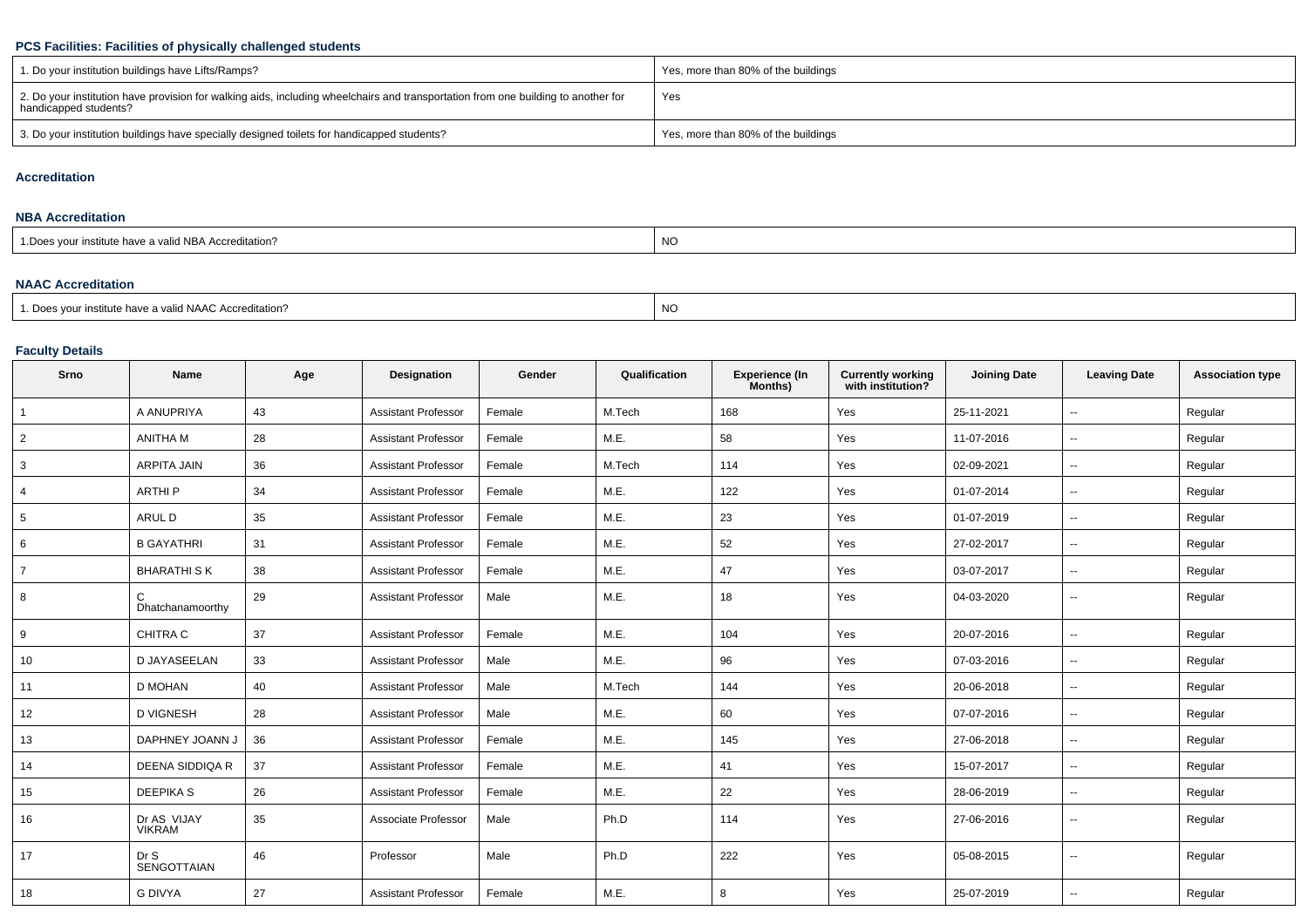| 19 | <b>G PAVITHRA</b>                  | 28 | <b>Assistant Professor</b> | Female | M.E.    | 66             | Yes | 04-07-2016 | $\overline{\phantom{a}}$ | Regular |
|----|------------------------------------|----|----------------------------|--------|---------|----------------|-----|------------|--------------------------|---------|
| 20 | <b>G RAJKUMAR</b>                  | 37 | Associate Professor        | Male   | M.Tech  | 168            | Yes | 01-07-2009 | $\sim$                   | Regular |
| 21 | <b>GEETHANJALI R</b>               | 29 | <b>Assistant Professor</b> | Female | M.E.    | 58             | Yes | 04-07-2016 | --                       | Regular |
| 22 | <b>GOPIL</b>                       | 35 | <b>Assistant Professor</b> | Male   | M.E.    | 23             | Yes | 24-06-2019 | $\overline{\phantom{a}}$ | Regular |
| 23 | <b>HARI PRASATH K</b>              | 26 | <b>Assistant Professor</b> | Male   | M.E.    | 35             | Yes | 02-07-2018 | $\overline{\phantom{a}}$ | Regular |
| 24 | <b>IRISH JENIFER Y</b>             | 31 | <b>Assistant Professor</b> | Female | M.E.    | 57             | Yes | 15-07-2016 | $\overline{\phantom{a}}$ | Regular |
| 25 | <b>JEEVITHA</b>                    | 24 | <b>Assistant Professor</b> | Female | M.E.    | $\overline{7}$ | Yes | 12-07-2021 | $\sim$                   | Regular |
| 26 | K SARITHA                          | 37 | <b>Assistant Professor</b> | Female | M.E.    | 156            | Yes | 01-07-2015 | $\sim$                   | Regular |
| 27 | <b>KARPAGAMBIGAI S</b>             | 45 | <b>Assistant Professor</b> | Female | M. Phil | 131            | Yes | 10-07-2013 | ⊷.                       | Regular |
| 28 | <b>KISHORE R</b>                   | 29 | <b>Assistant Professor</b> | Male   | M.E.    | 52             | Yes | 23-01-2017 | $\overline{\phantom{a}}$ | Regular |
| 29 | KOTHANDARAMAN<br>G                 | 33 | <b>Assistant Professor</b> | Male   | M.E.    | 29             | Yes | 01-12-2017 | $\overline{\phantom{a}}$ | Regular |
| 30 | Lokeshkumar G                      | 33 | <b>Assistant Professor</b> | Male   | M.Tech  | 70             | Yes | 09-07-2015 | $\overline{\phantom{a}}$ | Regular |
| 31 | <b>M ANGAL</b>                     | 25 | <b>Assistant Professor</b> | Female | M.E.    | $\overline{7}$ | Yes | 02-02-2021 | $\sim$                   | Regular |
| 32 | M LOKESH                           | 27 | <b>Assistant Professor</b> | Male   | M.Tech  | 25             | Yes | 28-12-2021 | $\sim$                   | Regular |
| 33 | M NANDHINI                         | 25 | <b>Assistant Professor</b> | Female | M.E.    | 6              | Yes | 14-07-2021 | $\sim$                   | Regular |
| 34 | M RAMAN                            | 30 | <b>Assistant Professor</b> | Male   | M.E.    | 84             | Yes | 04-06-2016 | --                       | Regular |
| 35 | M SASIKALA                         | 32 | <b>Assistant Professor</b> | Female | M.E.    | 54             | Yes | 04-07-2017 | $\overline{\phantom{a}}$ | Regular |
| 36 | M SENTHIL KUMAR                    | 35 | <b>Assistant Professor</b> | Male   | M.E.    | 138            | Yes | 14-06-2014 | $\overline{\phantom{a}}$ | Regular |
| 37 | Madhivanan S                       | 27 | <b>Assistant Professor</b> | Male   | M.E.    | 34             | Yes | 02-07-2018 | -−                       | Regular |
| 38 | <b>MANIKANDAN S</b>                | 27 | <b>Assistant Professor</b> | Male   | M.E.    | 35             | Yes | 25-06-2018 | $\sim$                   | Regular |
| 39 | <b>MANOJ KUMAT T</b>               | 31 | <b>Assistant Professor</b> | Female | M.E.    | 21             | Yes | 30-08-2019 | ⊷.                       | Regular |
| 40 | <b>MOHAMMED</b><br><b>JUNAID N</b> | 25 | <b>Assistant Professor</b> | Female | M.E.    | 21             | Yes | 02-09-2019 | ⊷.                       | Regular |
| 41 | <b>MOHAN RAJ S</b>                 | 30 | <b>Assistant Professor</b> | Male   | M.E.    | 34             | Yes | 02-07-2018 | н.                       | Regular |
| 42 | MUNEERUNNISA M                     | 30 | <b>Assistant Professor</b> | Female | M.E.    | 22             | Yes | 08-07-2019 | $\overline{\phantom{a}}$ | Regular |
| 43 | N TAMILSELVAN                      | 30 | <b>Assistant Professor</b> | Male   | M.E.    | 48             | Yes | 05-06-2017 | -−                       | Regular |
| 44 | NAGAMANI M                         | 39 | Professor                  | Male   | Ph.D    | 179            | Yes | 01-07-2010 |                          | Regular |
| 45 | NANDHA KUMAR K                     | 43 | <b>Assistant Professor</b> | Male   | M.Tech  | 109            | Yes | 17-07-2019 | $\overline{\phantom{a}}$ | Regular |
| 46 | P AGILA                            | 36 | <b>Assistant Professor</b> | Female | M.E.    | 48             | Yes | 12-06-2017 | $\sim$                   | Regular |
| 47 | P Jaiganesh                        | 34 | <b>Assistant Professor</b> | Male   | M.E.    | 18             | Yes | 20-07-2020 | $\sim$                   | Regular |
| 48 | P Lakshmanan                       | 38 | Assistant Professor        | Male   | M.E.    | 18             | Yes | 10-08-2020 | $\sim$                   | Regular |
| 49 | P Rajesh                           | 34 | <b>Assistant Professor</b> | Male   | M.E.    | 96             | Yes | 13-07-2015 | $\sim$                   | Regular |
| 50 | P SRIDHAR                          | 33 | <b>Assistant Professor</b> | Male   | M.E.    | 120            | Yes | 11-07-2011 | н.                       | Regular |
| 51 | POONKUZHALI V                      | 37 | <b>Assistant Professor</b> | Female | M.E.    | 81             | Yes | 04-08-2014 | $\sim$                   | Regular |